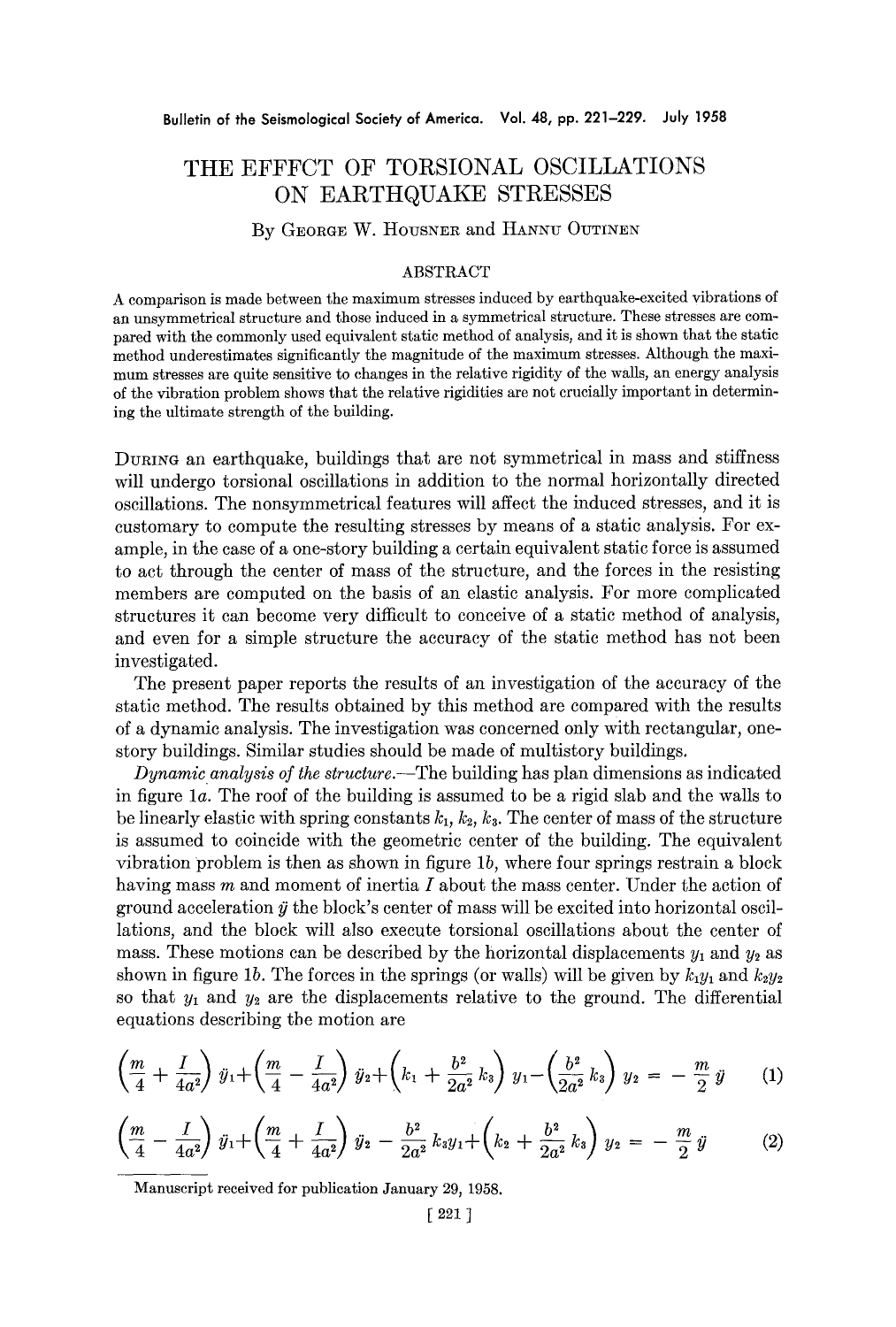The roots of the frequency equations are

$$
p_{1,2}^2 = \frac{k_1 + k_2}{2\alpha m} \left[ (1 + \alpha + \beta) \pm \{ (1 - \alpha + \beta)^2 + 4\alpha (1 - R)^2 \}^{\frac{1}{2}} \right] \tag{3}
$$

where



The displacements are given by

$$
y_1 = \frac{2a_{11}A_1}{p_1} S_1 + \frac{2a_{12}A_2}{p_2} S_2 = C_1S_1 + D_1S_2 \tag{4}
$$

$$
y_2 = \frac{2a_{21}A_1}{p_1} S_1 - \frac{2a_{22}A_2}{p_2} S_2 = C_2S_1 + D_2S_2 \tag{5}
$$

 $\bar{z}$ 

where

$$
a_{11} = \beta + \lambda_1^2 (1 - \alpha)
$$
\n
$$
a_{12} = \beta + \lambda_2^2 (1 - \alpha)
$$
\n
$$
a_{21} = 2R + \beta - \lambda_1^2 (1 + \alpha)
$$
\n
$$
a_{22} = 2R + \beta - \lambda_2^2 (1 + \alpha)
$$
\n
$$
a_{22} = 2R + \beta - \lambda_2^2 (1 + \alpha)
$$
\n
$$
a_{23} = 2R + \beta - \lambda_3^2 (1 + \alpha)
$$
\n
$$
a_{24} = \frac{a_{12} + a_{22}}{(1 + \alpha)(a_{12} + a_{22})^2 - 4\alpha a_{12} a_{22}}
$$
\n
$$
\lambda_1 = p_1 \left(\frac{m}{k_1 + k_2}\right)^{\frac{1}{2}}
$$
\n
$$
S_{1,2} = \int_0^t \dot{y} \sin p_{1,2} (t - \tau) d\tau
$$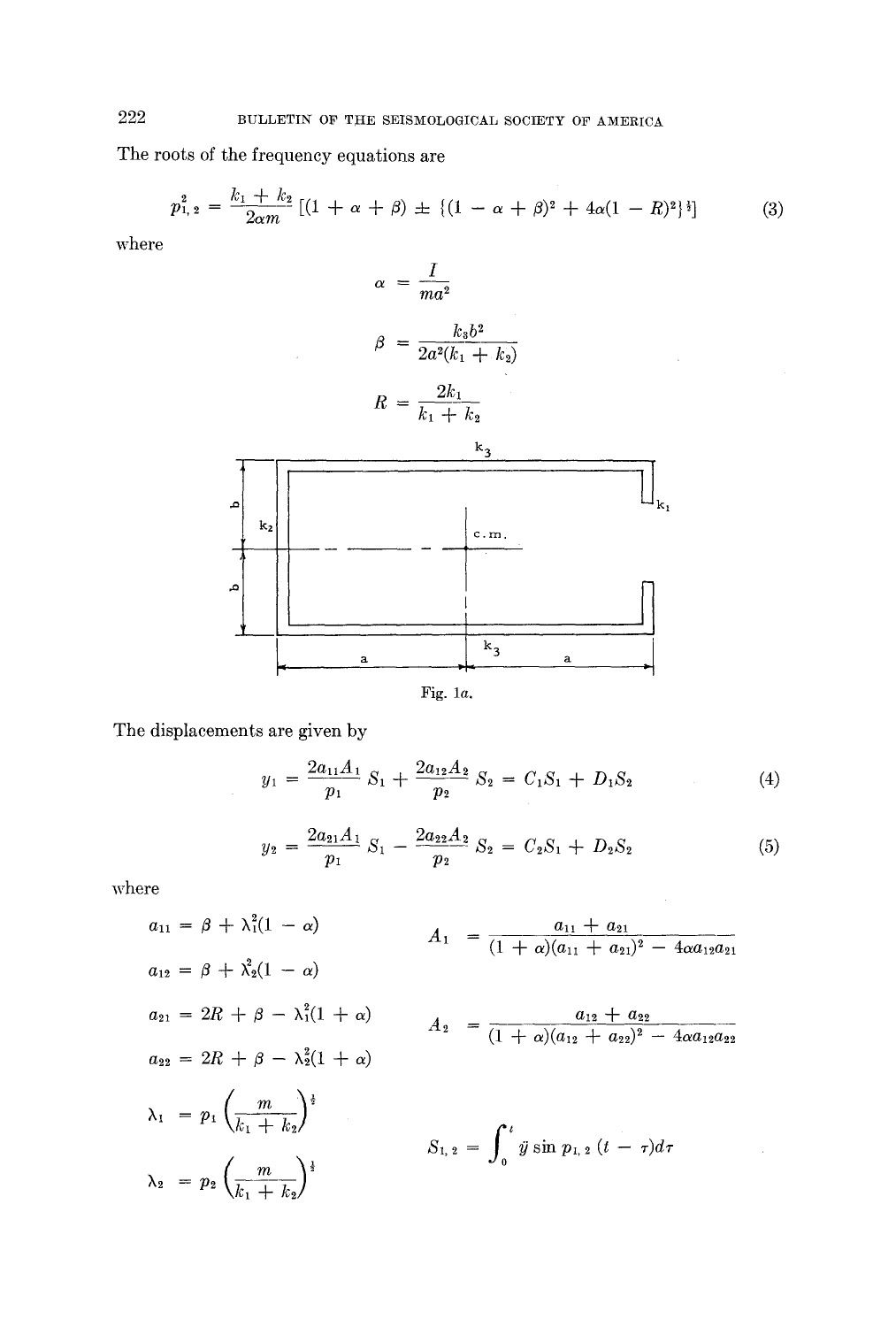The forces in the walls are given by

$$
F_1 = k_1 y_1
$$

$$
F_2 = k_2 y_2
$$

Analysis of strong earthquake records shows that the maximum value attained by the integral S during the ground motion may be considered, for practical purposes, to be constant over a range of periods from approximately 0.3 second to 2.5 seconds.<sup>1</sup> Therefore, in this range  $S_1$  (max) =  $S_2$  (max) = S.

The highest stresses will be produced when the maximum values of  $S_1$  and  $S_2$ occur at the same time with additive signs. There is always a possibility that this



condition will occur, although usually the two maxima will not concur exactly. Studies have shown that assuming the maximum values of  $S_1$  and  $S_2$  to occur at the same time will usually result in an overestimation of the order of 5 to 10 per cent.

It is here assumed that the maximum values of  $S_1$  and  $S_2$  are additive, and hence the maximum displacements are given by

$$
Y_1 = (C_1 + D_1)S
$$
  
\n
$$
Y_2 = (C_2 + D_2)S
$$
\n(6)

The maximum forces corresponding to  $y_1$  and  $y_2$  will be compared with the maximum forces that would be obtained if the building were symmetrical with  $k_1' = k_2'$ and  $k_1' + k_2' = k_1 + k_2$ , that is, the total stiffness  $k_1 + k_2$  is divided equally between the two walls while everything else remains unchanged. In the symmetrical case the maximum forces are

$$
F_1' = F_2' = \frac{1}{2} \left( \frac{m}{k_1 + k_2} \right)^{\frac{1}{2}} S
$$

<sup>&</sup>lt;sup>1</sup> D. E. Hudson, *Response Spectrum Techniques in Engineering Seismology*, Proceedings of the World Conference on Earthquake Engineering, June, 1956; Earthquake Engineering Research Institute, San Francisco.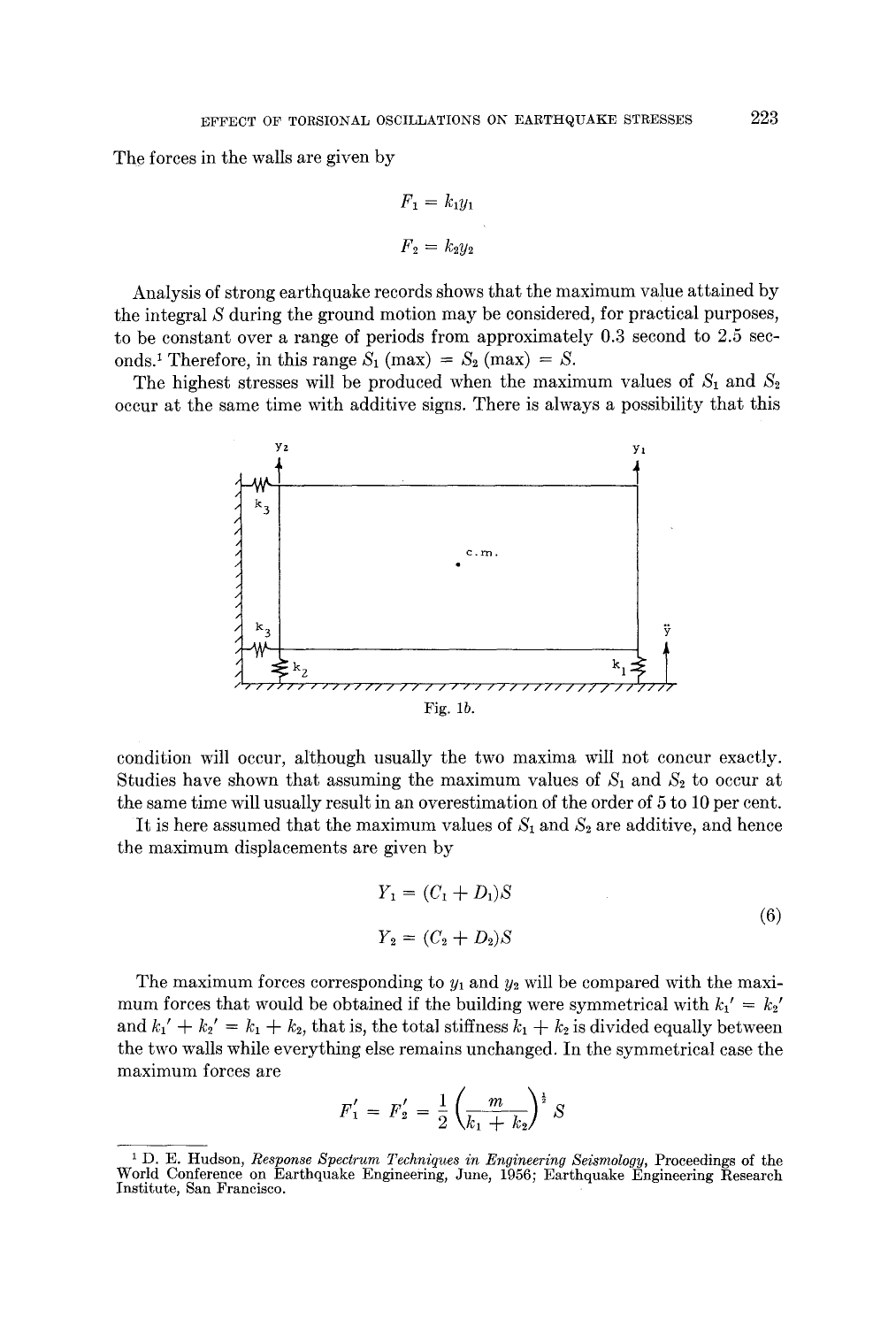

Fig. 2.  $P_1$  ratio of maximum force in flexible wall of unsymmetrical structure to maximum force in wall of symmetrical structure.

and the ratio of maximum forces are

$$
P_1 = \frac{F_1}{F_1'} = 2R \left[ \frac{a_{11}A_1}{\lambda_1^{\frac{1}{2}}} + \frac{a_{12}A_2}{\lambda_2^{\frac{1}{2}}} \right]
$$
 (7)

$$
P_2 = \frac{F_2}{F_2'} = 2(2 - R) \left[ \frac{a_{21}A_1}{\lambda_1^{\frac{1}{2}}} + \frac{a_{22}A_2}{\lambda_2^{\frac{1}{2}}} \right]
$$
(8)

If the same comparison is made for the customary static method of analysis the ratios are

$$
P_{1s} = R \left( 1 - \frac{1 - R}{2(2 - R + \beta/R)} \right) \tag{9}
$$

$$
P_{2s} = 2 - P_{1s} \tag{10}
$$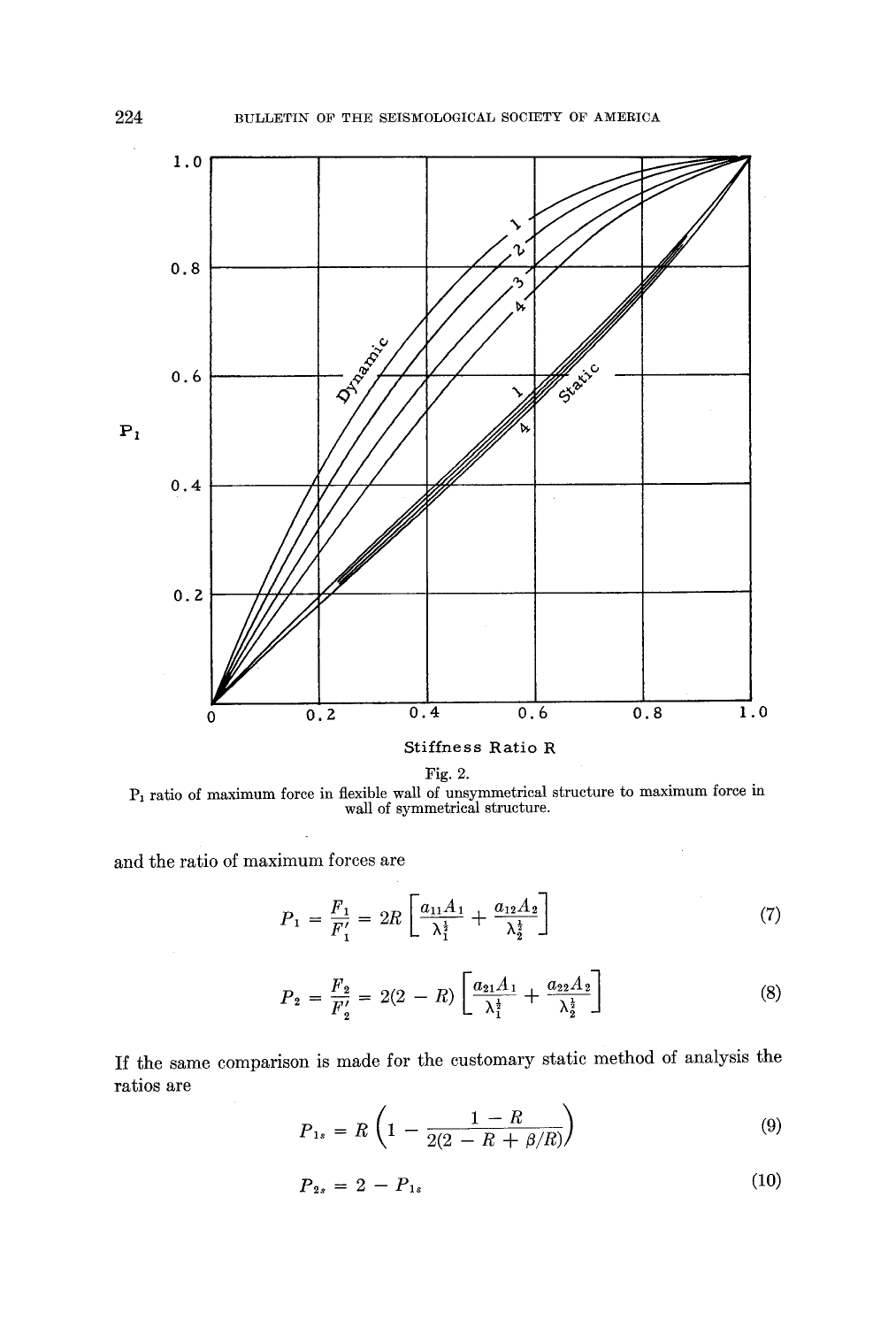

 $P<sub>2</sub>$  ratio of maximum force in stiff wall of unsymmetrical structure to maximum force in wall of symmetrical structure.

*Numerical results.--To* exhibit the results, calculations have been made for some typical structures. In order to associate the parameters with physical dimensions the buildings may be thought of as having rigidities that are proportional to the lengths of the walls. In this case the structures are as follows:

Structure 1.  $b/a = 1/4$ ;  $\alpha = 0.3$ ;  $\beta = 0.5$ ;  $0 < R < 1$ Structure 2.  $b/a = 1/2$ ;  $\alpha = 0.42$ ;  $\beta = 0.8$ ;  $0 < R < 1$ Structure 3.  $b/a = 1$ ;  $\alpha = 0.66$ ;  $\beta = 1.6$ ;  $0 < R < 1$ Structure 4.  $b/a = 2$ ;  $\alpha = 1.66$ ;  $\beta = 2.3$ ;  $0 < R < 1$ 

Structure 1 is a long, narrow building with one of the short walls more flexible than the other. At the other extreme structure 4 has one of the long walls more flexible than the other. The results of the calculations are plotted in figures 2 and 3. The parameter R represents the unbalance in rigidities; if  $R = 1$  the two walls have the same rigidity and the structure is symmetrical; if  $R = 0$  one of the walls has 0 rigidity.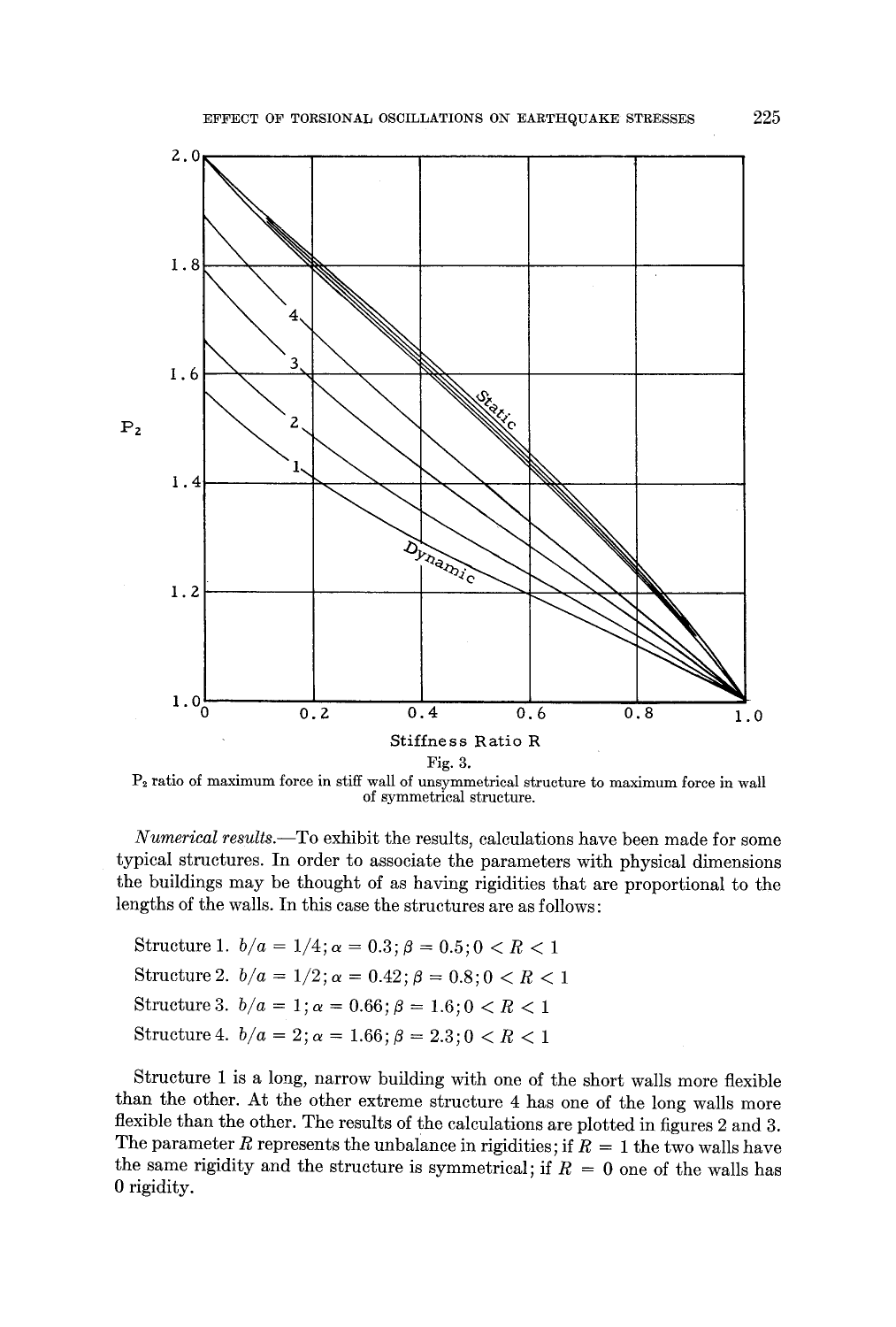It will be noted that the static analysis gives an almost linear variation with R and that the force in the flexible wall goes from one-half the lateral load to zero as R goes from 1 to 0. The force in the rigid wall goes from one-half the lateral load to 100 per cent of the lateral load as R goes from 1 to 0.

The dynamic analysis shows the force in the flexible wall to be larger than that given by the static analysis, and the force in the stiff wall to be less than in the static case. In particular, when  $R = 0$  the force in the stiff wall is appreciably less. This result could have been foretold, for when  $R = 0$  the structure has only three walls and it behaves like a horizontal pendulum and the torsional oscillations are severe whereas the lateral oscillations are only moderate. Hence, the usual concept of equivalent static lateral load is not applicable.

Figures 2 and 3 show that the greater the eccentricity between the center of mass and the center of rigidity the greater is the deviation between the dynamic and the static analysis. For eccentricities giving  $R = 0.6$  the flexible wall has a maximum force approximately 50 per cent larger than computed by tbe static method and the stiff wall has a maximum force approximately 80 per cent as large as computed by the static method. These differences are due to the torsional oscillations of the structure whose effect is not included in the static analysis. The foregoing analysis was for a one-story structure, but it can be concluded that unsymmetrical multistory structures will behave similarly and that the flexible walls will sustain larger forces than a static analysis would indicate.

*Energy considerations.--The* foregoing remarks are pertinent to the stresses developed during an earthquake, but it is not always feasible to design a structure so that the maximum stresses do not exceed the normally allowable working stresses for the material. In such a ease some of the vibrational energy may be absorbed by cracking, stressing beyond the yield point, etc., while still maintaining an adequate factor of safety against serious damage. The elastic stresses are then not reliable indicators of the ultimate strength of the structure, but rather it is the energyabsorbing capacity of the structure that determines the ultimate strength. In this regard it is possible to draw some general conclusions about the vibrational energy of structures during earthquakes.

Consider a structure having normal modes of vibration. For convenience, only undamped structures will be considered, though the same results are obtained if the structure has linear damping. Only horizontal planar vibrations will be considered, but it will be seen that the same results hold for more complex structures that vibrate with three-dimensional motion. The displacement and velocity of such a multi-degree-of-freedom structure during free vibrations that are excited by a unit impulse are described by equations having the forms

$$
Y = \sum_{n} B_n \frac{\phi_n}{p_n} \sin p_n t
$$
  
\n
$$
\dot{Y} = \sum_{n} B_n \phi_n \cos p_n t
$$
  
\n
$$
B_n = \frac{\int \phi_n d\rho}{\int \phi_n^2 d\rho}
$$
\n(11)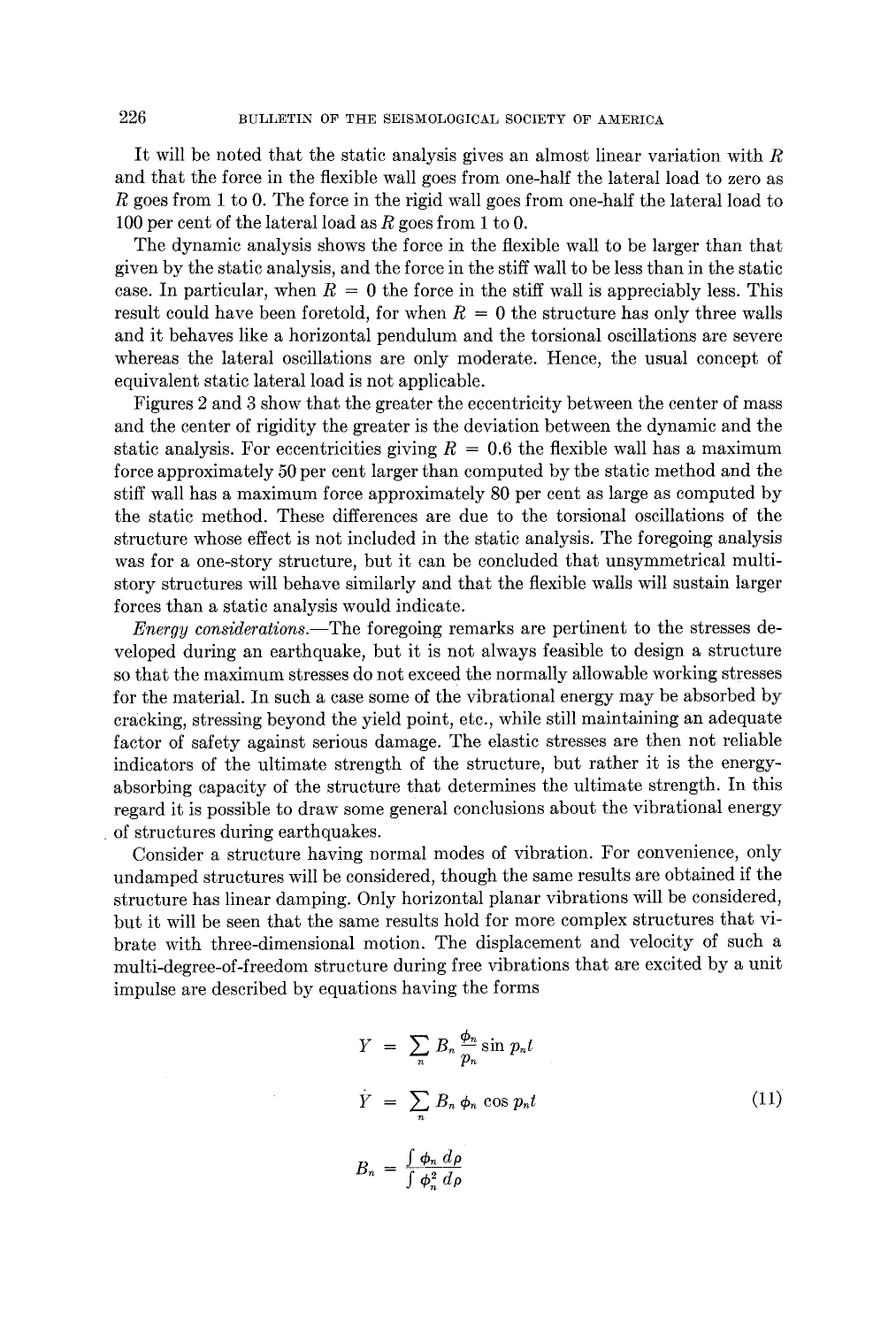where  $d\rho$  is an element of mass and the integrals are taken over the mass of the structure, and  $\phi_n$  is the normal mode shape and is a function of the space coördinates. Let each element of mass  $d\rho$  be acted upon by a horizontal force equal to  $(-\ddot{y}d\rho)$ . The resulting motion will then be the same as if the base of the structure were shaken with horizontal acceleration  $\ddot{y}$ . The displacement generated at time t is

$$
Y = \sum_{n} B_n \frac{\phi_n}{p_n} \int_0^t \dot{y} \sin p_n (t - \tau) d\tau
$$
  
= 
$$
\sum_{n} B_n \frac{\phi_n}{p_n} \left\{ \sin p_n t \int_0^t \ddot{y} \cos p_n \tau d\tau - \cos p_n t \int_0^t \ddot{y} \sin p_n \tau d\tau \right\}
$$
(12)

The kinetic energy in the structure at time  $t$  is

$$
T = \int \frac{1}{2} \dot{Y}^2 d\rho
$$
  
=  $\frac{1}{2} \sum_n B_n^2 \int \phi_n^2 d\rho \left\{ \cos p_n t \int_0^t \dot{y} \cos p_n \tau d\tau + \sin p_n t \int_0^t \dot{y} \sin p_n \tau d\tau \right\}^2$  (13)

Using  $D'$ Alambert's principle, the potential energy at time  $t$  is

$$
V = -\int \frac{1}{2}Y(\ddot{Y} - \ddot{y})d\rho
$$
  
=  $\frac{1}{2}\sum_{n}B_{n}^{2}\int \phi_{n}^{2}d\rho \left\{\sin p_{n}t \int_{0}^{t} \cos p_{n} \tau d\tau - \cos p_{n}t \int_{0}^{t} \ddot{y} \sin p_{n} \tau d\tau \right\}$   

$$
\cdot \left\{\sin p_{n}t \int_{0}^{t} \ddot{y} \cos p_{n} \tau d\tau - \cos p_{n}t \int_{0}^{t} \ddot{y} \sin p_{n} \tau d\tau \right\}
$$
(14)

The total energy in the structure at time  $t$  is

$$
E = T + V = \frac{1}{2} \sum_{n} B_{n}^{2} \int \phi_{n}^{2} d\rho \left\{ \left( \int_{0}^{t} \dot{y} \sin p_{n} \tau d\tau \right)^{2} + \left( \int_{0}^{t} \dot{y} \cos p_{n} \tau d\tau \right)^{2} \right\} \tag{15}
$$

As shown in figure 4, the expression within the brackets in equation (15) is just the envelope of the integral, S, appearing in equation (12). Hence for practical purposes the maximum value of S may be equated to the square root of the maximum value of the expression in brackets. Letting  $S_n$  represent this maximum value, the maximum energy attained by the structure may be written

$$
E = \frac{1}{2} \sum_{n} \left( B_n^2 S_n^2 \int \phi_n^2 d\rho \right)
$$

If the value of  $S_n$  is independent of the period of vibration  $(S_1 = S_2 = \cdots =$  $S_n = S$ ) the energy is

$$
E = \frac{1}{2} S^2 \sum_n B_n^2 \int \phi_n^2 d\rho
$$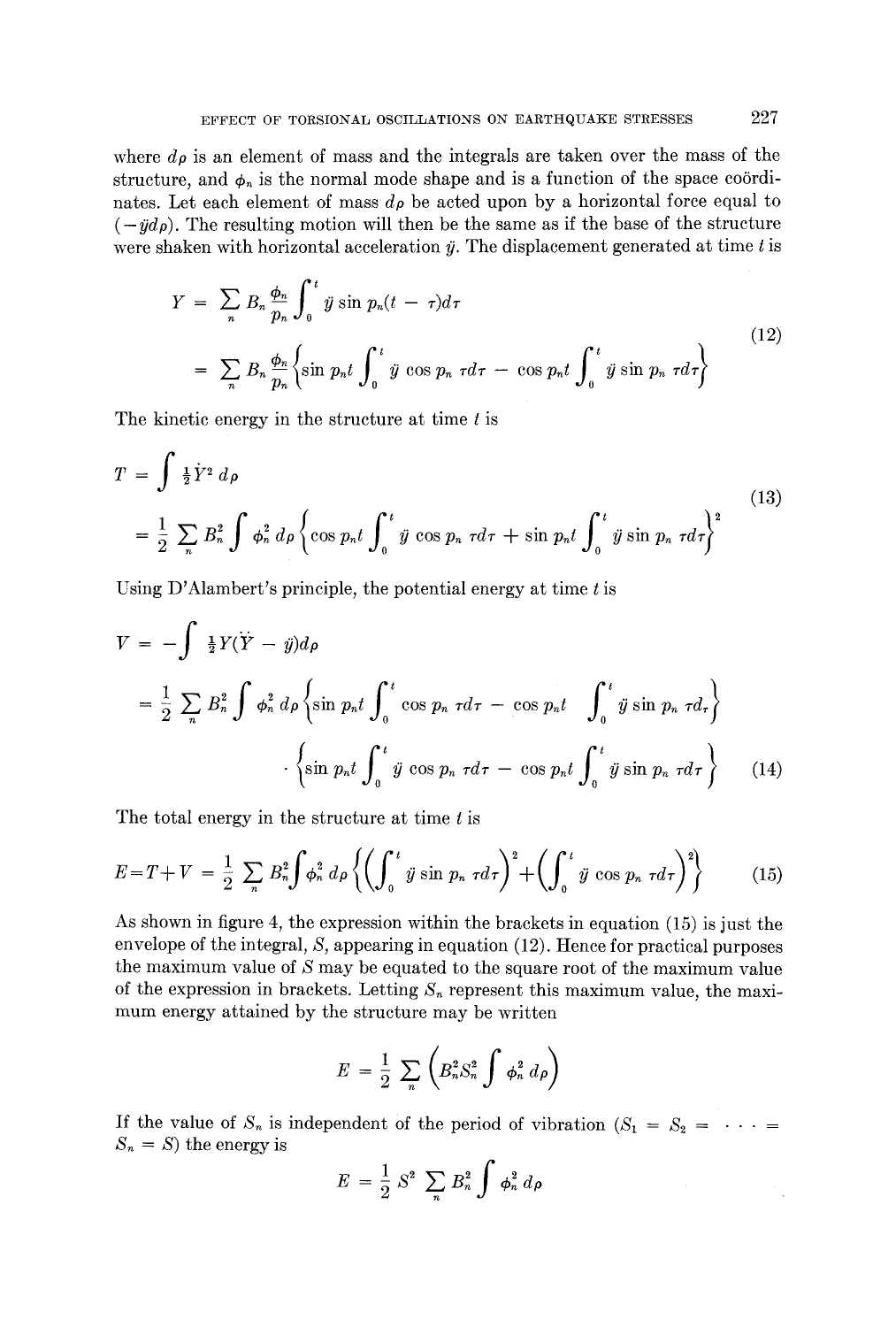As may be seen from the equations of free vibration the coefficient  $B_n$  is determined so that  $\dot{Y} = 1$  at  $t = 0$  and hence

$$
\sum_n B_n \phi_n = 1
$$

and from the orthogonality relations



Fig. 4.

where  $M$  is the total mass of the structure. The maximum energy attained by the structure is thus

$$
E = \frac{1}{2} MS^2
$$

The maximum energy thus depends only on the mass and on S and is independent of how the mass is distributed and how the stiffness is distributed.

The value of S computed from strong ground motion is not itself a constant, but varies a bit. However, for a number of earthquakes the average value of S may be taken to have a constant value for periods from approximately  $0.3$  second to  $2.5+$ seconds. It can thus be said that if the modes of a structure are in this period range the expected value of the maximum energy will be independent of the distribution of mass and stiffness.

The foregoing value of  $E = \frac{1}{2} MS^2$  represents the maximum energy attained by the undamped, elastic, structure. In an actual strueture this energy will be partly stored as potential and kinetic energy and partly dissipated by the damping. If the